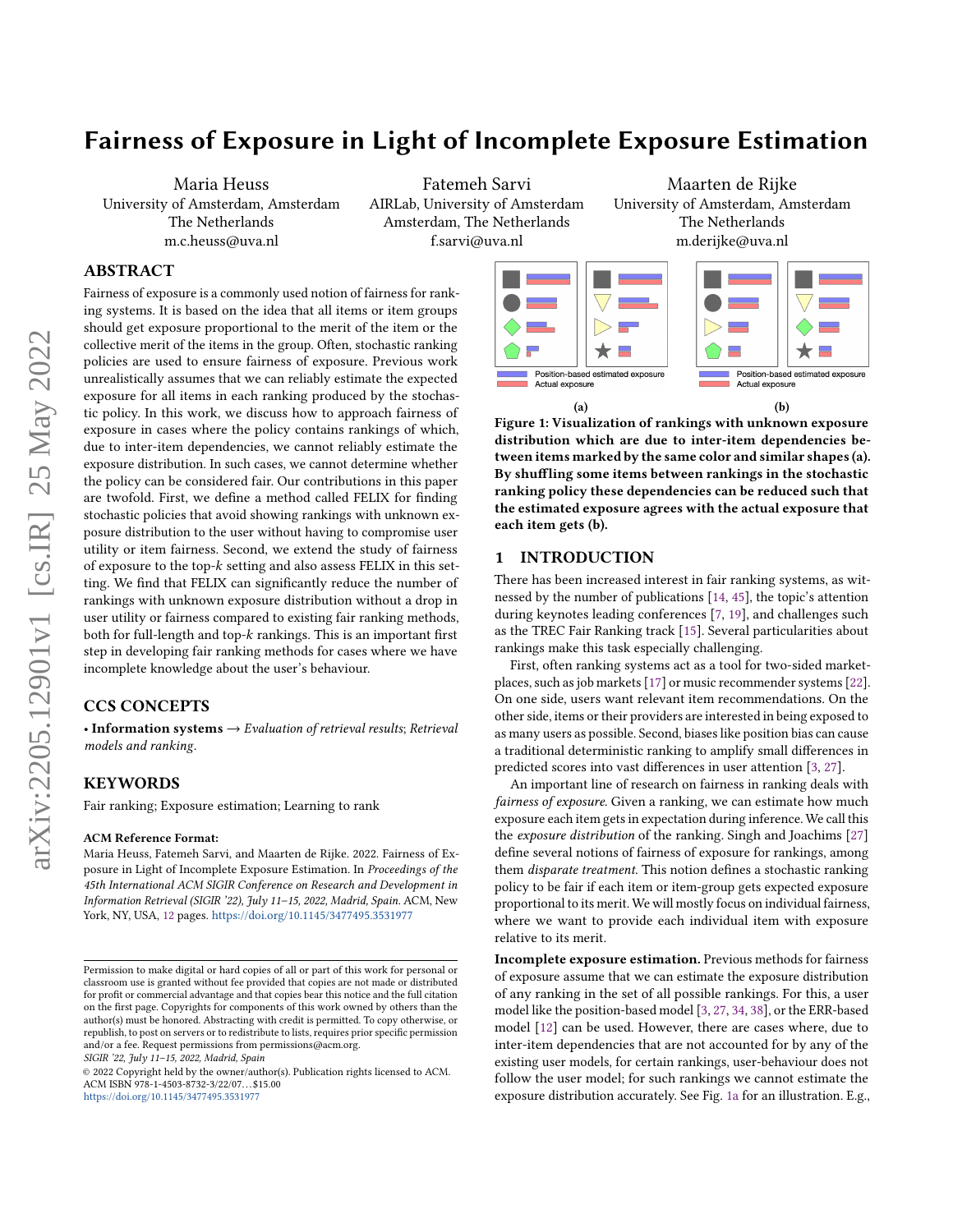Sarvi et al. [\[25\]](#page-11-13) show that visual outliers can have a great impact on the exposure distribution within a ranking, since such outliers attract more user attention. This phenomenon is an example of inter-item dependencies where one item can be perceived as an outlier in the context of items it is presented together with. It can cause the exposure distribution to diverge from the distribution assumed by the user model.

Simply ignoring the incomplete knowledge about the exposure of some of the rankings would imply that we cannot guarantee fairness. Also, by ignoring potentially incomplete exposure estimation, we might introduce a new kind of bias into the collected click data, since items that got more exposure than estimated will have propensity values that are too high, leading to overestimation of their relevance. One solution would be to obtain a more accurate user browsing model by estimating the exposure distribution of rankings that do not follow the user model, through a large-scale user study. To the best of our knowledge no such studies have been conducted. It is also not clear whether one can always reliably estimate the exposure distribution for all possible rankings.

Instead, we propose to avoid showing rankings with unknown exposure distribution to the user by reducing their weight in the probability distribution of the stochastic ranking policy.

Fair top-k ranking. So far, the literature on fairness of exposure has mostly focused on full-length rankings. Top- $k$  rankings are well studied in the general information retrieval (IR) literature [\[9,](#page-11-14) [11,](#page-11-15) [40,](#page-11-16) [42\]](#page-11-17); many real-world ranking applications require us to expose just a short list of items. Often there are more relevant items than can be shown to the user, hence it is important to consider fairness of exposure for this set-up as well. Although there have been few approaches to *fair top-k ranking*  $[42, 44]$  $[42, 44]$  $[42, 44]$ , most are concerned with demographic parity, rather than merit-based fairness of exposure.

Our contributions. In this work we develop a method to find ranking policies that avoid presenting rankings with unknown exposure distribution, while still optimizing for user utility and fairness. Under the assumption that inter-item dependencies are the reason for the shift in exposure, our method works by shuffling items between different rankings to avoid presenting them in a context where they disturb the position-based exposure distribution, as illustrated in Fig. [1b.](#page-0-0)

We also present what we believe to be the first approach towards fairness of exposure in the top- $k$  setting for the convex optimization approach towards fairness. We generalize the Birkhoff-von Neumann theorem and use this to extend  $[27]$  to the top- $k$  setting.

To summarize, our main contributions are as follows:

- We introduce the task of fairness of exposure in light of incomplete exposure estimation and define a novel method FELIX that provides us with a fair ranking policy that avoids rankings with unknown exposure distribution.
- To make FELIX applicable to a broader range of use cases, we extend the constrained optimization approach to fairness of exposure to the top- $k$  case.
- We test and compare FELIX on the outlier use case introduced in [\[25\]](#page-11-13) and show big improvements over other top- $k$  fair ranking methods in terms of effectiveness in avoiding rankings containing outliers, while staying within the fairness constraints.

# 2 RELATED WORK

Fairness in ranking. For a detailed overview of fair ranking we refer to [\[14,](#page-11-1) [45\]](#page-11-2). Yang and Stoyanovich [\[39\]](#page-11-19) seem to have been the first to formalize fairness for rankings in a rank-aware manner, by calculating parity for different top- $k$  cut-offs and summing over these values with a rank-based discount. Zehlike et al. [\[42,](#page-11-17) [44\]](#page-11-18) discuss representational fairness for top- $k$  rankings and define a reranking algorithm that ensures a share of items from the protected groups in every prefix of the top- $k$ , while Celis et al. [\[8\]](#page-11-20) formulate the problem as a constrained optimization problem. These papers look for a deterministic ranker, not a stochastic ranking policy, and emphasize on representational fairness and demographic parity.

Singh and Joachims [\[26\]](#page-11-21) introduce the notion of expected exposure and define fairness of exposure with respect to demographic parity and equal opportunity, where the expected exposure is calculated w.r.t. position bias. Later work [\[27\]](#page-11-9) defines different types of fairness of exposure w.r.t. disparate impact and disparate treatment, and address the task as a constrained optimization problem. Biega et al. [\[3\]](#page-11-8) define equity of attention as an alternative notion of fairness for rankings that is also based on exposure; they also address the task as a constrained optimization problem. Wang and Joachims [\[34\]](#page-11-10) also consider fairness of exposure combined with diversity in rankings. We build on [\[27\]](#page-11-9) and use the non-uniqueness property of the Birkhoff-von Neumann decomposition that is also used in [\[34\]](#page-11-10) to produce more diverse rankings. Importantly, we reduce the probability that the user is shown a ranking with unknown exposure distribution rather than providing the user with more diverse rankings as in [\[34\]](#page-11-10).

Another line of research aims to include fairness in the learning process by including a fairness objective in the objective function [\[12,](#page-11-12) [28,](#page-11-22) [33,](#page-11-23) [43\]](#page-11-24). Since inter-item relationships are hard to model within the in-processing set-up, in our work we focus on a postprocessing method for avoiding rankings with unknown exposure distribution and leave work on in-processing methods for the future.

Another work that looks into the the topic of uncertainty within fair ranking is [\[29\]](#page-11-25), which explores fairness of exposure when there is uncertainty about the merit. In contrast to this work, we are considering uncertainty about the exposure of certain rankings.

Exposure estimation in ranking. In counterfactual learning to rank (CLTR) true estimation of exposure plays a central role [\[20\]](#page-11-26). Early work on CLTR corrects for position bias using exposure, estimated by a click model [\[10\]](#page-11-27), as the propensity to inversely weight the importance of clicks [\[20,](#page-11-26) [36\]](#page-11-28). More recent work focuses on estimating examination probabilities [\[1,](#page-11-29) [2,](#page-11-30) [16,](#page-11-31) [31,](#page-11-32) [32,](#page-11-33) [37\]](#page-11-34), which also correlates with exposure, correcting for more types of bias. Recent work on learning fair rankings from implicit feedback [\[38\]](#page-11-11) simultaneously corrects for position bias and implicit biases in the data. There is no prior work on how to adapt these models for the case where certain rankings do not follow the general user model.

Prior work has shown that exposure might be impacted by other factors than just position and the relevance of other items. Yue et al. [\[41\]](#page-11-35) observe that visual attractiveness can impact the exposure that items get; Sapiezynski et al. [\[24\]](#page-11-36) acknowledge that the attention that users give to items in a ranking depends on context; and Wang et al. [\[35\]](#page-11-37) address the impact of click bait items on exposure distribution. Sarvi et al. [\[25\]](#page-11-13) show that the existence of visual outliers in rankings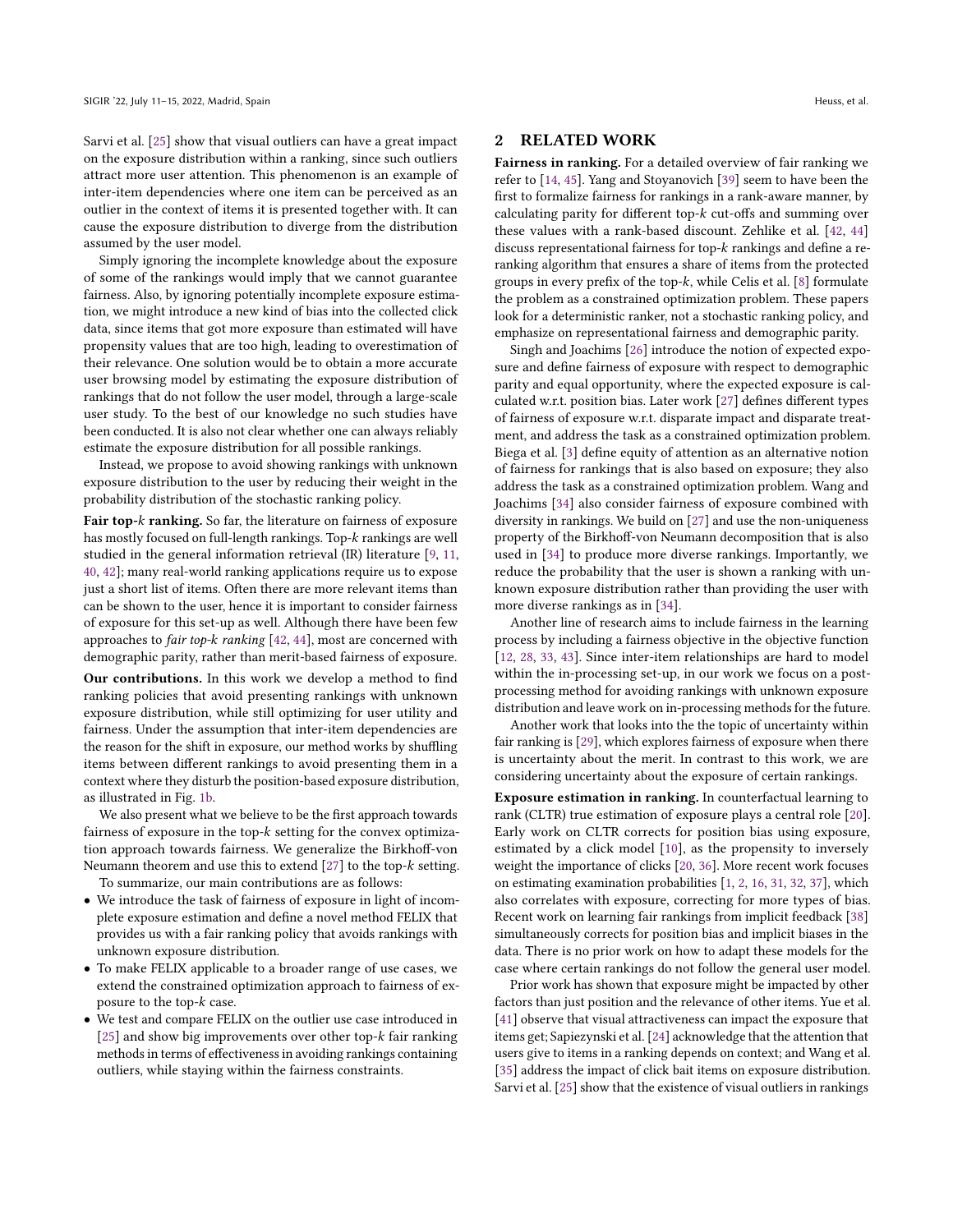can skew the exposure distribution amongst the items, causing outliers to draw more attention than estimated by the positionbased user model that non-outlier rankings seem to follow.

In this work, we focus on similar but more general use cases, where due to inter-item relationships the exposure distribution for some rankings differs from the generally assumed distribution, that can be described through existing user models.

# 3 BACKGROUND

We introduce preliminaries in fair ranking that form the basis for a new method for ranking under fairness constraints, while avoiding to present rankings with unknown exposure distribution.

### <span id="page-2-0"></span>3.1 Stochastic ranking policies

Depending on the definition of fairness being used, often a single deterministic ranking cannot achieve fairness [\[3,](#page-11-8) [12\]](#page-11-12). Instead, probabilistic rankers can be used to provide a fair distribution of exposure among items. Given a query  $q$  and set of candidate items,  $\mathcal{D}_q = \{d_i\}_{i=1,\dots,n}$ , to be ranked, we define a stochastic ranking policy  $\pi_q$  as a probability distribution over all possible rankings  $\mathcal{R}_{\mathcal{D}_q}$ . That is,  $\pi$  assigns each ranking  $\sigma_j \in \mathcal{R}_{\mathcal{D}_q}$  a probability  $\pi_q(\sigma_j)$  that it will be shown to the user.

To evaluate the fairness of a ranking policy we determine the expected exposure  $\epsilon(d_i \mid \pi_q)$  that each item  $d_i$  obtains when enough rankings have been presented to users. To compute this, we need to assume a browsing model that explains the probability of a user visiting an item. Diaz et al. [\[12\]](#page-11-12) adopt user models corresponding to the ranked-based precision (RBP) and expected-reciprocal rank (ERR), while Singh and Joachims [\[27\]](#page-11-9) use the position-based user model (PBM). We follow the latter, as it is commonly used in the fairness literature [\[3,](#page-11-8) [27,](#page-11-9) [34,](#page-11-10) [38\]](#page-11-11). Assuming that the exposure of an item in a ranking,  $\epsilon(d_i | \sigma)$ , is purely based on its position, the expected exposure  $\epsilon(d_i \mid \pi_q)$  of document  $d_i$  for policy  $\pi_q$  can be calculated as:

$$
\epsilon(d_i \mid \pi_q) = \mathbb{E}_{\sigma \sim \pi_q} \epsilon(d_i \mid \sigma)
$$
  
= 
$$
\sum_{\sigma \in \mathcal{R}_{Dq}} \pi_q(\sigma) \cdot \epsilon(d_i \mid \sigma)
$$
  
= 
$$
\sum_{\sigma \in \mathcal{R}_{Dq}} \pi_q(\sigma) \cdot \frac{1}{\log(1 + \operatorname{rank}(d_i \mid \sigma))},
$$
 (1)

where we assume that the exposure can be calculated based on the rank:  $\epsilon(d_i | \sigma) = v(\text{rank}(d_i | \sigma))$  with exposure at rank j given by  $v(j) = \frac{1}{\log(1+j)}$ .

### <span id="page-2-3"></span>3.2 Fairness of exposure

The definition of what constitutes a fair ranking may vary between application scenarios and types of biases being addressed [\[45\]](#page-11-2). We focus on individual fairness, but our approach can easily be extended for group fairness. Our goal is to make sure that similar items receive a similar amount of exposure that is proportional to their merit. The *merit*  $u(d | q)$  of an item,  $d \in \mathcal{D}$ , indicates how much exposure it deserves to get from users with respect to query . We define the merit of an item as its relevance to the query.

The idea of fairness of exposure [\[27\]](#page-11-9) is to provide each item with exposure  $\epsilon$  that is proportional to its merit:

<span id="page-2-1"></span>
$$
\frac{\epsilon(d_i \mid \pi_q)}{u(d_i \mid q)} = \frac{\epsilon(d_j \mid \pi_q)}{u(d_j \mid q)} \qquad \forall d_i, d_j \in \mathcal{D}.
$$
 (2)

# <span id="page-2-2"></span>3.3 Finding a stochastic policy under fairness constraints

To be able to satisfy certain fairness constraints, we need to find a stochastic ranking policy (Section [3.1\)](#page-2-0). Singh and Joachims [\[27\]](#page-11-9) approach the problem by optimizing for user utility under fairness constraints via linear programming. As our method is based on theirs, we introduce it in more detail. For each query  $q$  and item  $d \in \mathcal{D}$ , let  $u(d | q)$  be its relevance to the user. We define the *utility* U of a ranking policy  $\pi_q$  as the expected utility to the user, when shown a ranking sampled from  $\pi_q$ :

$$
U(\pi_q) = \sum_{d \in \mathcal{D}} \epsilon(d \mid \pi_q) \cdot u(d \mid q)
$$
  
=  $\mathbb{E}_{\sigma \sim \pi_q} \sum_{d \in \mathcal{D}} \epsilon(d \mid \sigma) \cdot u(d \mid q).$  (3)

As we assume a position-based user model,  $\epsilon(d \mid \sigma)$  is purely dependent on the position of  $d$  in the ranking. Therefore, the expected utility  $U$  can be calculated based on the probabilities  $P_{i,j} = P(d_i \text{ is placed at rank } j):$ 

$$
U(\pi_q) = \sum_{d_i \in \mathcal{D}} \sum_{j \in \{1,\dots,n\}} P_{i,j} \cdot v(j) \cdot u(d_i \mid q)
$$
  
= 
$$
u^T P v,
$$
 (4)

where  $n = |\mathcal{D}|$  is the number of items in the ranking, u the vector containing the merit of each item, v the vector containing the position bias at each position, and  $P = \{P_{i,j}\}_{i,j=1,\dots,n}$ . Singh and Joachims [\[27\]](#page-11-9) show that the disparate treatment constraint from Eq. [\(2\)](#page-2-1) can be formulated as a linear constraint in P, which yields a convex optimization problem of the form:

$$
P = \operatorname{argmax}_{P} u^{T} P v
$$
  
such that  $1^{T} P = 1$   

$$
P1 = 1
$$
  

$$
0 \le P_{i,j} \le 1
$$
  

$$
P \text{ is fair.}
$$
  
(5)

A solution P to this optimization problem is a doubly stochastic matrix, called the marginal rank probability (MRP) matrix. The solution P needs to be transformed into an executable stochastic ranking policy. The Birkhoff-von Neumann theorem [\[5\]](#page-11-38) gives us a constructive proof that such a matrix can be decomposed into a convex sum of  $M \leq n^2 - n + 1$  permutation matrices:

<span id="page-2-4"></span>
$$
P = \sum_{m=1,...,M} \alpha_m P_{\sigma_m} \text{ such that } \sum_{m=1,...,M} \alpha_m = 1 \ (0 \le \alpha_m \le 1). \tag{6}
$$

Since each permutation matrix corresponds to some ranking, we denote the permutation matrix corresponding to  $\sigma$  by  $P_{\sigma}$ .

With this we have found a stochastic policy  $\pi$  with  $\pi(\sigma_m) = \alpha_m$ and  $\pi(\sigma) = 0$  for all  $\sigma$  not contained in this convex sum. Note that this decomposition is not necessarily unique; in Section [4.3](#page-4-0) below we will make use of this fact.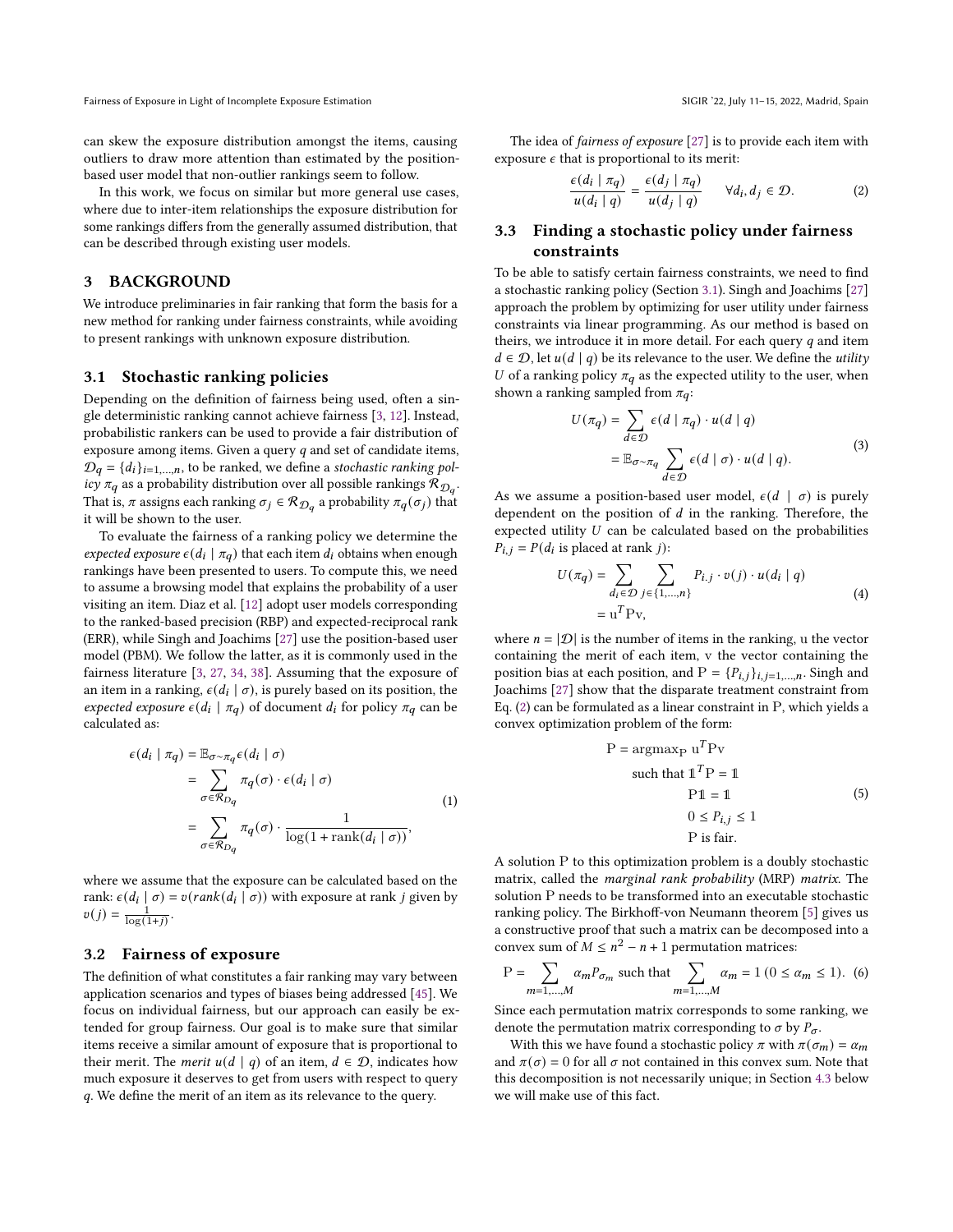# <span id="page-3-0"></span>3.4 The impact of outliers on the exposure in rankings

Sarvi et al. [\[25\]](#page-11-13) provide evidence that commonly made assumptions on the user-behaviour might not hold when the presented ranking contains visible outliers that might attract the attention of the user. Since outliers are an example where inter-item dependencies between documents can change the exposure distribution among the items in a ranked list, we work with this example for our experiments in Section [5.](#page-5-0) We follow the set-up of [\[25\]](#page-11-13), where the authors assume that outliers can be determined through outlier detection on a specific visual item feature  $q(d)$  that might impact the user's perception of an item. In the case of scholarly search, which is used as an example in the experiments, such a feature could be the number of citations that each document has.

Outliers are considered in a context  $C \subset \mathcal{D}$  of items that are presented together, which could for instance be the top- $k$  that is presented in a single search engine result page (SERP). Given such a context  $C = \{d_1, \ldots, d_k\} \subset \mathcal{D}$ , we use the features,  $g(d_1), \ldots, g(d_k)$ , as input for the outlier detection. Sarvi et al. [\[25\]](#page-11-13) find that the performance of their method for removing outliers from the rankings is not very sensitive to the outlier detection method. For simplicity, we will therefore use the Z-score:

$$
z(g_i) = \frac{g_i - \mu}{s},\tag{7}
$$

where  $g_i = g(d_i)$ , and  $\mu = \frac{1}{k} \sum_{i=1}^k g_i$  and  $s = \sqrt{\frac{1}{k} \sum_{i=1}^k (g_i - \mu)^2}$ denote the mean and standard deviation of the scores in that context. Given these Z-scores, we define an item  $d_i$  to be an outlier if  $|z(q_i)| > \lambda$ , where  $\lambda$  can be chosen dependent on the sensitivity towards outlier items. Here, we diverge slightly from [\[25\]](#page-11-13), who use a more complex outlier detection method.

Next, we introduce an extension to the convex optimization ap-proach to fairness of exposure from Section [3.3](#page-2-2) for top- $k$  rankings. We use the definition of fairness of exposure with respect to disparate treatment from Section [3.2](#page-2-3) and work with stochastic policies from Section [3.1.](#page-2-0) We also develop a method that avoids displaying rankings with unknown exposure distribution, using the outlier use case from Section [3.4](#page-3-0) for our experiments in Section [5.](#page-5-0)

# <span id="page-3-2"></span>4 FAIRNESS OF EXPOSURE UNDER INCOMPLETE EXPOSURE ESTIMATION

As discussed in Section [3.1,](#page-2-0) previous work on fair ranking assumes that we can estimate the exposure distribution for all rankings in a policy with one user model. Often, the position-based user model is used. But there are cases where these assumptions do not hold up. Sarvi et al. [\[25\]](#page-11-13) show that the existence of outliers in a displayed ranking can strongly impact the exposure distribution of the ranking. To the best of our knowledge, there is no prior work on estimating the exposure distribution of such rankings. If such rankings with unknown exposure distribution are part of a stochastic ranking policy (i.e., if such a ranking has a non-zero probability of being presented to the user), we cannot determine whether the policy is fair. Therefore, for attaining fair stochastic policies we should avoid using such rankings. This introduces the task of fair ranking under incomplete exposure estimation.

In this section we develop a method for the task of Fairness of Exposure in Light of Incomplete eXposure estimation, FELIX, that provides a ranking policy that avoids rankings with unknown exposure distribution without damaging fairness or utility. FELIX is based on the assumption that the shift in the exposure distribution is caused by inter-item relationships between the items that are ranked together. Hence, depending on the context an item is presented in, it could either follow the position-based exposure distribution or it could draw more or less exposure than assumed. In the example, an outlier in a ranking might draw more attention than a non-outlier item at the same position, as demonstrated in [\[25\]](#page-11-13). When presented in a more diverse ranking, the same item might not be considered an outlier any more and follow the assumed position-based exposure distribution. Compared to the method for removing outliers from the top- $k$  in [\[25\]](#page-11-13), FELIX is more generally applicable to any use case where, due to inter-item dependencies, some rankings have unknown exposure distribution. Also, FELIX allows us to consider outliers in the local context that they are presented in, while [Sarvi et al.'](#page-11-13)s approach can only remove outliers with respect to the global context of all items in the list.

Since the context in which items are presented in plays a central role for our task, naturally we are interested in our method to work in the top- $k$  setting. Therefore, we first generalize the constrained optimization approach towards fairness of exposure, introduced in  $[27]$ , to the top- $k$  setting and present an efficient way to determine a fair policy. Then we present our method FELIX that uses iterative re-sampling to determine a stochastic policy that avoids presenting rankings with unknown exposure distribution to the user, while staying within the fairness constraints.

### <span id="page-3-3"></span>4.1 Fair ranking in the top- $k$  setting

We will now extend the convex optimization approach to fairness to the top- $k$  setting. Let  $n$  be the number of candidate items to be ranked and  $k \leq n$  be the number of ranks of the desired rankings. As explained in Section [3.3,](#page-2-2) searching for a stochastic policy under fairness constraints can be done by first searching for a marginal rank probability matrix P that satisfies the fairness constraints, and then decomposing this matrix. Since we are interested in the top case,  $P = {P_{i,j}}_{i=1,...n, j=1,...k}$  is now a  $n \times k$  matrix, where  $P_{i,j}$  is the probability that item  $i$  is placed at rank  $j$ . With u the  $n$ -dimensional utility vector and  $v$  the  $k$ -dimensional vector containing the examination probability at each of the top- $k$  positions we can solve the following linear program:

<span id="page-3-1"></span>P = argmax<sub>P</sub> u<sup>T</sup>Pv  
such that 
$$
\mathbb{1}_n^T P = \mathbb{1}_k
$$
  
 $P\mathbb{1}_k \leq \mathbb{1}_n$  (element-wise inequality) (8)  
 $0 \leq P_{i,j} \leq 1$   
P is fair.

Given the marginal rank probability matrix P, we want to determine a stochastic policy given by a distribution over actual rankings. In the  $n \times n$  setting, the Birkhoff-von Neumann (BvN) decomposition provides us with an algorithm to determine such a distribution. The following result generalizes the BvN theorem to the  $n \times k$  setting where  $n$  is not necessarily equal to  $k$ .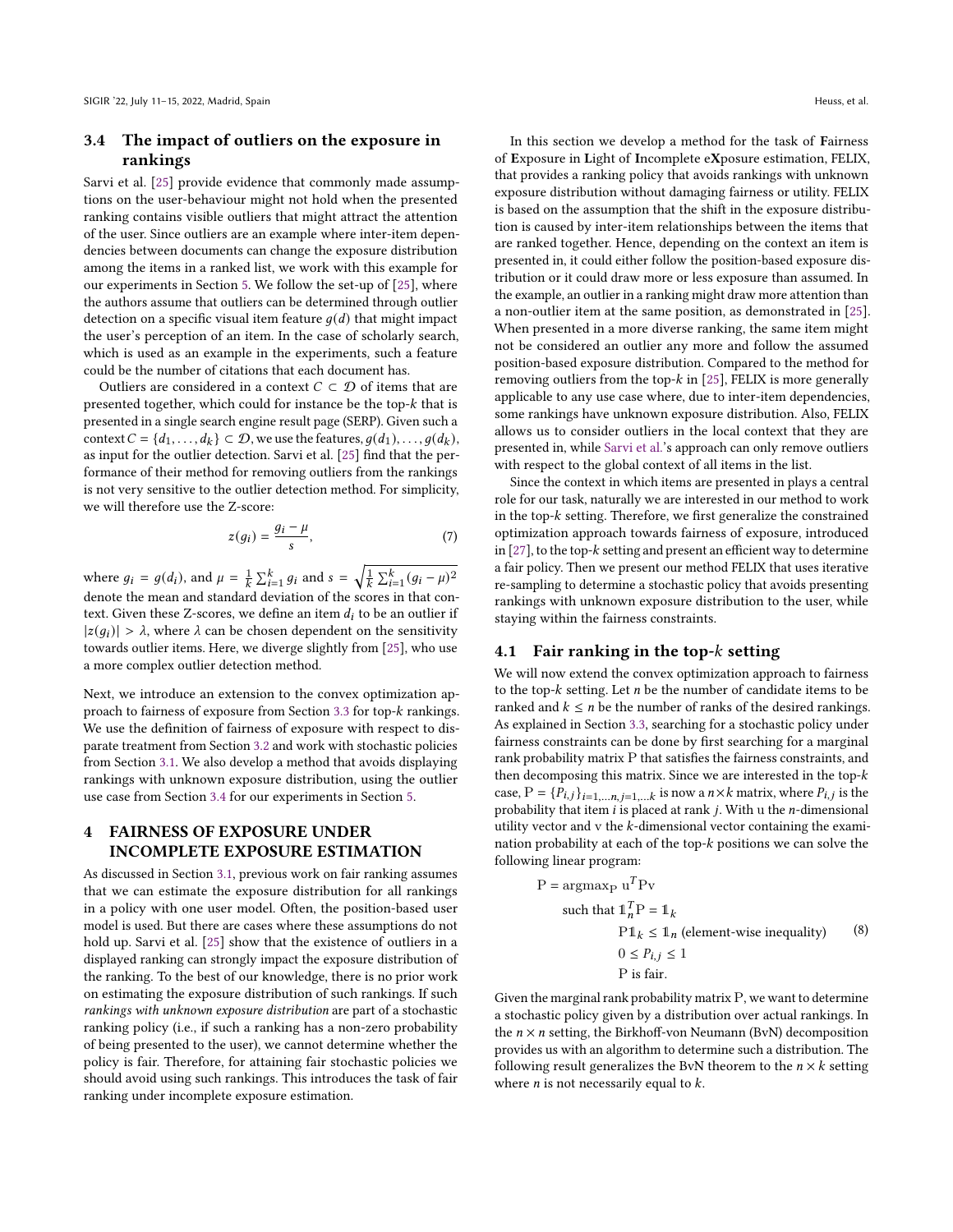<span id="page-4-2"></span>THEOREM 4.1. Any matrix  $P = \{a_{i,j}\}_{i \leq n, j \leq k}$  with  $\forall i, j : 0 \leq j$  $a_{i,j} \leq 1$ ,  $\forall j : \sum_{i=1}^{n} a_{i,j} = 1$  and  $\forall i : \sum_{j=1}^{k} a_{i,j} \leq 1$  can be written as the convex sum  $P = \sum_{l=1}^{m} \alpha_l \cdot P_l$  of permutation matrices  $P_l$  with coefficients  $\alpha_l \in [0, 1]$  such that  $\sum_{l=1}^{m} \alpha_l = 1$ .

PROOF. In Lemma [4.2](#page-4-1) below, we show that  $P$  can be extended to a doubly stochastic matrix  $P'$ . We can use the BvN decomposition for doubly stochastic matrices to find a decomposition for  $P'$ , which will induce a decomposition for  $P$ . For details, see the Appendix.  $\Box$ 

Here we say that  $P' \in \mathbb{R}^{n' \times k'}$  is an *extension* of  $P \in \mathbb{R}^{n \times k}$  if  $n' \geq$  $n, k' \geq k$ , and  $P_{i,j} = P'_{i,j}$  for all  $(i, j)$  with  $i \leq n$  and  $j \leq k$ . We will denote this by  $P'|_{i \leq n, j \leq k} = P$ . |

<span id="page-4-1"></span>LEMMA 4.2. Let  $P = \{a_{i,j}\}_{i \leq n, j \leq k}$  be a matrix with the same properties as described in Theorem [4.1](#page-4-2) with  $k \leq n$ . Then there is a matrix  $P' = \{a'_{i,j}\}_{i \leq n,j \leq n}$  with  $\forall i, j : 0 \leq a'_{i,j} \leq 1$  such that  $P = P'|_{i \le n, j \le k}$ , and  $\forall i : \sum_{j=1}^{n} a'_{i,j} = 1$  and  $\forall j : \sum_{i=1}^{n} a'_{i,j} = 1$ . |

Proof. Define  $P' = \{a'_{i,j}\}_{i \leq n, j \leq n}$  as

$$
a'_{i,j} = \begin{cases} a_{i,j} & \text{if } j \le k \\ \frac{1 - \sum_{j'=1}^{k} a_{i,j'}}{n - k} & \text{if } j > k. \end{cases}
$$
 (9)

Then  $P'|_{i \le n, j \le k} = P$  by definition.  $P'$  satisfies all the requirements from the lemma. A proof of this can be found in the Appendix.  $\square$ 

By transposing A we can show that the Lemma also holds if  $k > n$ .

# <span id="page-4-5"></span>4.2 An efficient implementation of the generalized Birkhoff-von Neumann decomposition

For an implementation of the generalized Birkhoff-von Neumann theorem, one can in theory use the proof of Theorem [4.1](#page-4-2) and extend the MRP-matrix, that we obtained by solving the convex optimiza-tion problem from Eq. [8,](#page-3-1) to a full  $n \times n$ -matrix. This matrix can then be decomposed into the convex sum of permutation matrices with help of the BvN theorem for doubly stochastic matrices after which we can restrict the matrices again to the first  $k$  columns. Since the complexity of the BvN decomposition for square matrices since the complexity of the BVN decomposition for square matrices is  $O(n^4\sqrt{n})$  [\[18,](#page-11-39) [21\]](#page-11-40) and hence infeasible for large *n*, we propose an alternative implementation for  $n \times k$  or  $k \times n$  matrices with  $k < n$ , that can be implemented with time complexity  $O(k^3n^2)$ .

Algorithm [1](#page-4-3) gives a structured overview of our algorithm for the generalized BvN decomposition. We start off by noting that the way in which we extended the doubly stochastic matrix from  $P$  in the proof of Lemma [4.2](#page-4-1) is not unique. For any index pair  $(i, j)$ ,  $(i', j')$ with  $j, j' > k$  we can subtract some value  $\beta$  from  $a'_{i,j}$  and  $a'_{i',j'}$ , while adding the same value to  $a'_{i',i}$  and  $a'_{i,i'}$ . The resulting matrix will have the same properties as  $\overline{P}$  and will also be an extension of  $P$ . Therefore, instead of extending  $P$  to a full doubly stochastic matrix, we can extend it to an  $n \times (k + 1)$  matrix  $\tilde{P}$ , where the last column contains the entries that make the values of each row sum to 1. In the decomposition we split off matrices that are permutation matrices on the first  $k$  columns and have  $n - k$  non-zero entries on the last column; see line [2](#page-4-3) in Algorithm [1.](#page-4-3)

<span id="page-4-3"></span>Algorithm 1 Algorithm for the generalized Birkhoff-von Neumann decomposition.

**Require:**  $P \in Mat_{n \times k}$  with properties as in Theorem [4.1](#page-4-2) 1: Initialize  $P = \{\}$  empty decomposition

- 2: Extend *P* to  $\widetilde{P}$  by adding a column  $\{c_i\}_{i=1,\dots,n}$  with values  $c_i$  =  $1 - \sum_{j=1}^{k} P_{i,j}$
- 3: while  $\widetilde{P} \neq 0$  do<br>4: Translate  $\widetilde{P}$  i
- Translate  $\overline{P}$  to a bipartite graph with  $n$  resp.  $k + 1$  vertices on each side with edges between the  $i$ -th and  $j$ -th vertex if  $P_{i,j} \neq 0$
- 5: Find a perfect matching  $m$  (with multiplicity of  $n k$  for the last vertex) with the adjusted Hopcroft-Karp algorithm
- 6: Translate *m* to a matrix  $P^m$ , where  $P^m|_{i \leq n, j \leq k}$  forms a permutation matrix.

7. 
$$
\alpha = \min_{\{i,j\mid P_{i,j}^m \neq 0\}} (\widetilde{P}_{i,j})
$$

$$
\text{8:} \qquad \mathcal{P} \leftarrow \mathcal{P} + (\alpha, P^m|_{i \le n, j \le k})
$$

9:  $\widetilde{P} \leftarrow \widetilde{P} - \alpha P^m$ 

10: end while

11: Return P

We can use this realization to extend the implementation of the BvN algorithm [\[4\]](#page-11-41), which translates the marginal rank probability matrix into a bipartite graph and uses the Hopcroft-Karp algorithm  $[18]$  to find a perfect matching  $m$ , which in turn can be translated back into a permutation matrix,  $P^m$ ; see line [4,](#page-4-3) [5](#page-4-3) and [6.](#page-4-3)<sup>[1](#page-4-4)</sup>

In the next step, line [7,](#page-4-3) we calculate the biggest coefficient  $\alpha$ , such that subtracting the scaled permutation matrix  $\alpha P^m$ , still results in a matrix with only non-negative coefficients. We add the coefficient-matrix pair to the decomposition and subtract the scaled permutation matrix from  $\overline{P}$ ; see line [8](#page-4-3) and [9.](#page-4-3) By translating the matrix  $\widetilde{P}$  into a bipartite graph, where the node corresponding to the  $(k+1)$ -th column has multiplicity  $n-k$ , and adjusting the Hopcroft-Karp algorithm (line [5\)](#page-4-3) slightly to allow for certain vertices to be matched with higher multiplicity, we can significantly speed up this part of the algorithm from  $n^2\sqrt{n}$  to  $k^2n$ . Since the upper bound of matrices in the decomposition decreases from order  $n^2$  to kn the complexity changes as stated in the following Theorem. A proof of this statement can be found in the Appendix [A.2](#page-9-0)

THEOREM 4.3. Using the modified top-k algorithm for the generalized Birkhoff-von Neumann theorem, Algorithm [1,](#page-4-3) a decomposition as described in Theorem [4.1](#page-4-2) can be obtained with time complexity  $O(k^3n^2)$ .

# <span id="page-4-0"></span>4.3 Determining a stochastic policy that avoids rankings with unknown exposure distribution

As explained in Section [3.4,](#page-3-0) certain types of rankings can have a nontypical exposure distribution. Allowing such rankings invalidates the approach by Singh and Joachims [\[27\]](#page-11-9), since a position-based exposure vector v is used in both the utility calculation and the fairness constraint in their approach. In this section our goal is to find a stochastic policy that avoids rankings for which the exposure distribution is unknown. We will use a re-sampling strategy,

<span id="page-4-4"></span><sup>&</sup>lt;sup>1</sup> For the implementation we used <https://networkx.org> and [https://github.com/jfinkels/](https://github.com/jfinkels/birkhoff) [birkhoff](https://github.com/jfinkels/birkhoff)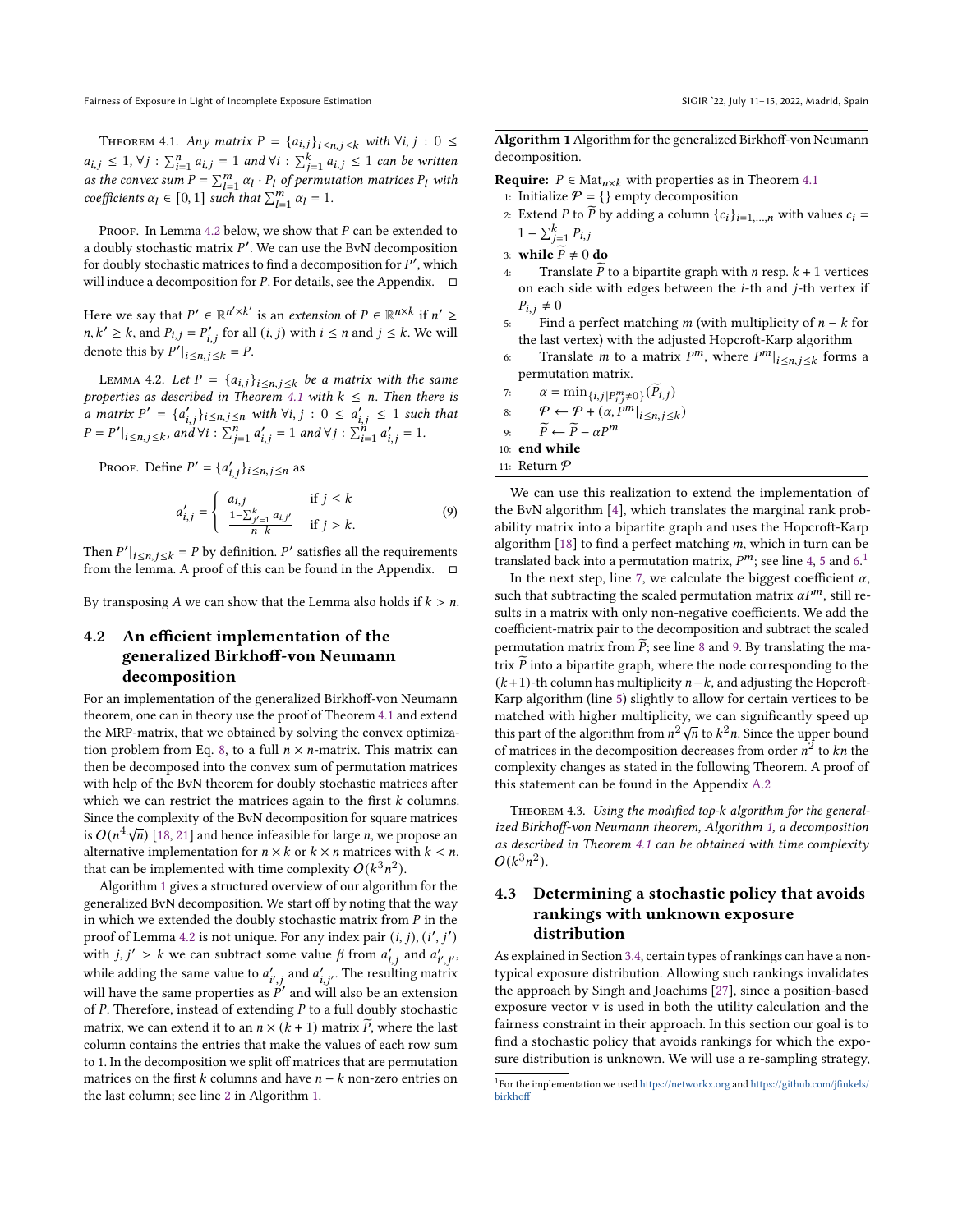which, after the decomposition step in Eq. [6,](#page-2-4) rejects rankings with unknown exposure distribution. The core idea we present below is based on the assumption that the inter-item dependencies between some of the items is the cause of the shift in exposure and that by shuffling the items between different rankings, rankings with unknown exposure distribution might be changed into rankings with known exposure distribution.

Algorithm [2](#page-5-1) gives a step-by-step overview of the algorithm used by FELIX. Similarly to Wang and Joachims [\[34\]](#page-11-10), we make use of the fact that the Birkhoff-von Neumann decomposition is not unique. For most doubly stochastic matrices there is a large number of possible decompositions [\[13\]](#page-11-42), which makes it possible for us to search for a decomposition that does not have a lot of weight on rankings with unknown exposure distribution. After determining the MRP matrix P (line [1\)](#page-5-1), we decompose it into the sum  $P = \sum_{i=1}^{M} \alpha_i P_{\sigma_i}$ . In the top- $k$  setting this can be done by using the generalized Birkhoffvon Neumann algorithm (Algorithm [1\)](#page-4-3); see Algorithm [2](#page-5-1) line [4.](#page-5-1) We write  $P = \{(\alpha_i, P_{\sigma_i})\}_{i=1,\dots,M}$  for the set of coefficient, matrix pairs in this convex sum. Once the matrix is fully decomposed, we divide the resulting coefficient, permutation matrix pairs  $(\alpha_i, P_{\sigma_i})$  into two groups, one containing all the permutations where the corresponding ranking has a known exposure distribution amongst its items and the other one containing pairs corresponding to rankings with unknown exposure distribution:

 $P_{known} = \{(\alpha_i, P_{\sigma_i}) \in \mathcal{P} | \sigma_i \text{ has known exposure distribution}\}\$  $\mathcal{P}_{unknown} = \mathcal{P} - \mathcal{P}_{known}.$ 

We use the elements of  $P_{known}$  directly as a part of the final decom-position; see lines [5–7.](#page-5-1) The elements of  $\mathcal{P}_{unknown}$  are aggregated, weighted by their coefficient; see line [8.](#page-5-1)

$$
\widetilde{P} = \sum_{(\alpha_i, P_i) \in \mathcal{P}_{unknown}} \alpha_i \cdot P_i.
$$
 (10)

Up to scalar multiplication, the resulting matrix  $\overline{P}$  satisfies the required characteristics of Theorem [4.1](#page-4-2) and hence can be decomposed again with the generalized BvN decomposition (Algorithm [1\)](#page-4-3).

This decomposition-aggregation process repeats for a number of iterations, iter (line [3–10\)](#page-5-1). In each iteration, the recombination of rankings with unknown exposure distribution makes it possible for the algorithm to group items together that previously have not been together in one ranking. Through this re-sampling, the context in which items are presented changes, which often also means that the exposure distribution of these newly ranked list is known. Note that this approach does not remove items from the rankings, but rather shuffles the items among different rankings within the decomposition. After iter iterations the remaining rankings with unknown exposure distribution are being added to the policy (line [11–13\)](#page-5-1) to ensure the fairness and utility, that was optimized for.

#### 4.4 Upshot

To summarize Section [4,](#page-3-2) we extended the continuous optimization approach to fairness for the top- $k$  setting in Section [4.1](#page-3-3) by proving that the Birkhoff-von Neumann theorem, which is used to decompose the matrix that was attained through the convex optimization, can be extended to a more general setting. In Section [4.2](#page-4-5) we gave an algorithm for the decomposition in the top- $k$  case and discussed

<span id="page-5-1"></span>Algorithm 2 Fairness of Exposure in Light of Incomplete Exposure Estimation (FELIX)

- **Require:**  $\mathcal{D}_q$ , k, merit vector u, position bias vector v, number of iterations iter
- 1: Determine MRP matrix P as in Eq. [8](#page-3-1) with u and v
- 2: Initialize  $\pi(\sigma) = 0, \forall \sigma \in \mathcal{R}_{\mathcal{D}}$
- 3: while  $iter \neq 0$  do
- 4:  $\mathcal{P} \leftarrow$  Decompose P with Algorithm [1](#page-4-3)
- 5: for all  $(\alpha, P_{\sigma}) \in \mathcal{P}_{known}$  do
- 6:  $\pi(\sigma) \leftarrow \pi(\sigma) + \alpha$
- 7: end for

8: 
$$
\mathbf{P} \leftarrow \sum_{(\alpha, P_{\sigma}) \in \mathcal{P}_{unknown}} \alpha \cdot P_{\sigma}
$$

9:  $iter \leftarrow iter - 1$ 

10: end while

- 11: for all  $(\alpha, P_{\sigma}) \in \mathcal{P}_{unknown}$  do
- 12:  $\pi(\sigma) \leftarrow \pi(\sigma) + \alpha$
- 13: end for
- 14: Return  $\pi$

an efficient implementation. This extends the space of use cases to which this approach to fair ranking can be applied. We will use this in our experiments, which will partly be conducted in the top setting. In Section [4.3](#page-4-0) FELIX is introduced, which, by iteratively rejecting rankings with unknown exposure distribution, reduces the probability that such rankings are shown to the user.

Next, we test the performance of the proposed method for top- $k$ fairness. Furthermore, we investigate how well FELIX is able to avoid rankings with unknown exposure distribution and how this impacts the performance w.r.t. fairness and user utility.

### <span id="page-5-0"></span>5 EXPERIMENTAL SET-UP

We experiment with two variants of our model: to evaluate our top- $k$  approach to fair ranking we use FELIX without re-sampling i.e., with only one iteration, denoted by  $\text{FELIX}_{iter=1}$ ; to evaluate our method for reducing the probability of generating rankings with unknown exposure we use 20 iterations (FELIX $_{iter=20}$ ).

<span id="page-5-5"></span><span id="page-5-4"></span>Our experiments aim to answer the following research questions: (RQ1) Can FELI $X_{iter=1}$  provide fair top- $k$  rankings while maintaining the user utility compared to the baselines? (RQ2) Can **FELIX**<sub>iter=20</sub> reduce the probability of showing rankings with unknown exposure distribution to the user without compromising fairness or utility, compared to other methods? We use the case of rankings with outliers as an example for rankings with unknown exposure distribution. As Sarvi et al. [\[25\]](#page-11-13) show, outliers can change the exposure distribution that items collect in expectation; we broadly follow their experimental set-up to be able to compare to prior work that is, for this specific use case, closest to our approach.

Datasets. Our experiments in Section [6](#page-6-0) use two academic search datasets provided by the TREC19 and TREC[2](#page-5-2)0 Fair Ranking track.<sup>2</sup> These datasets come with queries, relevance judgements, and information about the authors and academic articles extracted from the Semantic Scholar Open Corpus.<sup>[3](#page-5-3)</sup> See Table [1](#page-6-1) for descriptive statistics of the datasets. Since we experiment on the task of removing

<span id="page-5-2"></span> $\rm ^2$ <https://fair-trec.github.io/>

<span id="page-5-3"></span><sup>3</sup><http://api.semanticscholar.org/corpus/>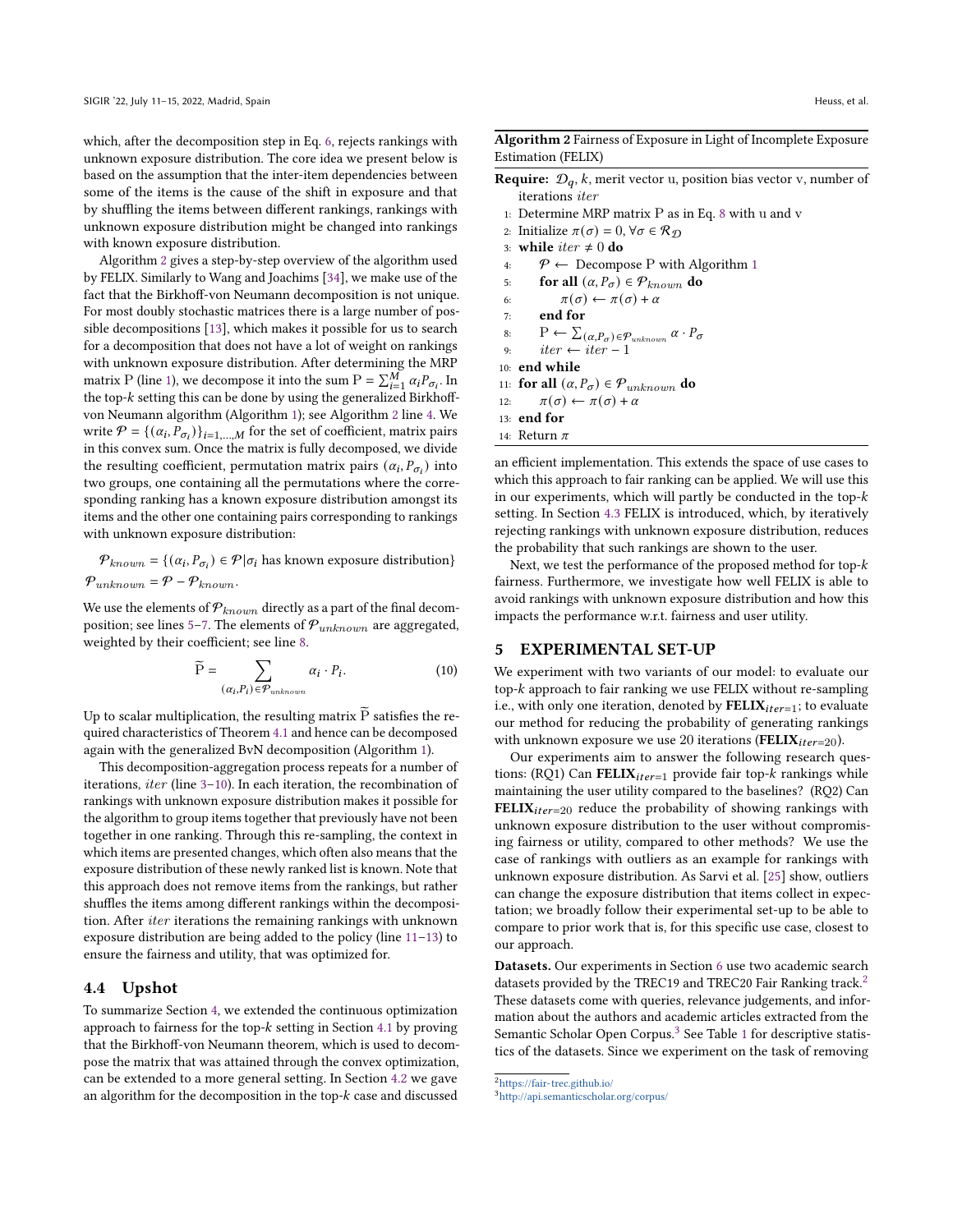<span id="page-6-1"></span>Table 1: Descriptive statistics of the original and preprocessed TREC Fair Ranking track 2019 and 2020 data.

|                                      | 2019  |      | 2020  |      |
|--------------------------------------|-------|------|-------|------|
|                                      | Train | Test | Train | Test |
| Avg. list size (original)            | 4.1   | 4.1  | 23.5  | 23.4 |
| Avg. list size (pre-proc.)           | 4.1   | 13.0 | 23.5  | 31.9 |
| Avg. # rel. items/list (original)    | 2.0   | 2.0  | 3.7   | 3.4  |
| Avg. $#$ rel. items/list (pre-proc.) | 2.0   | 44   | 37    | 4.5  |

outliers from the top- $k$ , which only makes sense for queries with enough items, for testing we only use rankings with at least 20 items. The 2020 dataset comes with 200 queries for training and 200 for testing; keeping only the lists with at least 20 papers leaves us with 112 test queries. Similarly, the 2019 dataset comes with 631 queries for training and 631 for testing. However the test set contains only 3 queries with more than 20 items, which is not acceptable. As a pragmatic solution, we keep lists with at least 10 items, which leaves us with 69 test queries, but up-sample each of these queries to 50 items by using the feature vectors of non-relevant items from other random lists as negative samples.

Experiments. We consider approaches where correcting for fairness is a post-processing step. We use ListNet [\[6\]](#page-11-43) as our learning to rank (LTR) model for the ranking step, with a maximum of 30 epochs, the Adam optimizer with learning rate of 0.02, and early stopping. As input to the LTR model we use the same data as  $OMIT<sup>4</sup>$  $OMIT<sup>4</sup>$  $OMIT<sup>4</sup>$ with 25 features based on term frequencies, BM25 [\[23\]](#page-11-44), and language models  $[30, 46]$  $[30, 46]$  $[30, 46]$ .<sup>[5](#page-6-3)</sup>

To be able to treat the output of the LTR model as the relevance probabilities we normalize the predicted scores to be within the range  $[\epsilon, 1]$  with  $\epsilon = 10^{-4}$ . Choosing  $\epsilon > 0$  ensures that each item has a non-zero probability of being placed in a ranking.

As mentioned earlier in this section, we use rankings that contain visible outliers as example for rankings with unknown exposure distribution. Following [\[25\]](#page-11-13) we use the number of citations of a paper as a visible feature that may be subject to outliers. For the context in which outliers are perceived we use the top- $k$  items. We use the Z-score with threshold value 2.5 to determine whether an item can be considered an outlier; see Section [3.4.](#page-3-0)

We conduct two types of experiments. The first experiment imitates the experimental set-up of Sarvi et al. [\[25\]](#page-11-13), where full rankings are formed but the presence of outliers is only measured in the top- $k$  of each ranking. The second experiment looks at top- $k$ ranking. We use  $k = 10$  in our experiments and aim for individual fairness as opposed to [\[25,](#page-11-13) [27\]](#page-11-9), where group fairness is used.

Baselines. To answer research questions [\(RQ1\)](#page-5-4) and [\(RQ2\),](#page-5-5) we compare FELIX $_{iter=1}$  and FELIX $_{iter=20}$  with the following baselines: PL As suggested in [\[12\]](#page-11-12), we use a Plackett-Luce (PL) ranker initialized with the predicted, normalized scores of the LTR model.

PL-random We use a PL ranker over a uniform score distribution as a baseline for a random ranker.

Vanilla We use the method introduced by Singh and Joachims [\[27\]](#page-11-9) with only fairness constraints as the vanilla baseline. This is the model we build upon.

Deterministic This baseline is ListNet, our traditional LTR model. OMIT The method introduced in [\[25\]](#page-11-13), where a similar optimization problem is solved as for Vanilla, but with an additional regularizing objective that punishes rankings with a global outlier in the top- $k$ .

For the experiments on the top-k, we only sample  $k = 10$  items from the PL models,  $PL@10$  and  $PL$ -random@10. Since  $FELIX$ <sub>iter=1</sub> is a novel extension of the Vanilla convex optimization approach for the top- $k$  setting, we do not have the Vanilla baseline in this setting. For OMIT we use our top- $k$  convex optimization approach with the additional outlier objective,  $OMIT@10$ , to be able to compare the outlier reduction of  $FELIX_{iter=20}$  and OMIT in the top- $k$  setting.

Evaluation. To evaluate fairness we use the EE-L metric [\[12\]](#page-11-12). The target exposure of item  $d_i$  is calculated as  $\epsilon^*(d_i) = \epsilon_{total}$ .  $u(d_i)/\sum_{i} u(d_i)$ , where  $\epsilon_{total}$  is the total amount of exposure that users spend in expectation on the ranking, and  $u(d_i)$  is the merit, i.e. relevance, of item  $d_i$ . Given the expected exposure of all items as a vector  $\epsilon$ , the expected exposure loss, EE-L can be calculated as:

$$
\text{EE-L} = \ell \left( \epsilon, \epsilon^* \right) = \left\| \epsilon - \epsilon^* \right\|_2^2. \tag{11}
$$

Ranking utility performance is measured with NDCG.

For a given query, to evaluate how well a policy  $\pi$  performs in avoiding rankings with unknown exposure distribution, we measure the probability that such a ranking is displayed by the policy. In our experiments this translates to measuring the probability that a randomly sampled ranking,  $\sigma$  contains an outlier:

 $P(u | \pi) = P(\sigma \text{ has unknown exposure distribution } | \sigma \sim \pi)$  $=$ <sub>here</sub>  $P(\text{# outliers in } \sigma \geq 1 \mid \sigma \sim \pi)$ .

Additionally, for comparability with [\[25\]](#page-11-13), we measure:

Outlierness 
$$
\mathbb{Q}_k(\pi) = \mathbb{E}_{\sigma \sim \pi} \sum_{d_i \in \text{top-}k(\sigma)} \mathbb{1}(d_i \text{ is outlier}) z(d_i).
$$

For each metric we report the average value taken over all queries. Each experiment was conducted 5 times with different train/validation split and different random seed. Each split uses 80% of the train-data for training and 20% of the train-data for validation. In our result tables we report the mean results. We test for significance with a two tailed paired students t-test, using the metric values over all queries as input and comparing each method with  $FELIX<sub>iter=20</sub>$ .

### <span id="page-6-0"></span>6 RESULTS

Table [2](#page-7-0) and [3](#page-7-1) contain the results for our experiments on the top- $k$ and full ranking set-up, respectively.

[\(RQ1\):](#page-5-4) Can FELIX $_{iter=1}$  provide fair top- $k$  rankings while maintaining the user utility compared to the baselines? To answer this research question we first compare the performance of FELIX $_{iter=1}$  with PL@10, since this is the only baseline that has as its objective to create fair top- $k$  ranking policies. For both utility and fairness  $FELIX_{iter=1}$  performs marginally better on TREC20 data. In the case of TREC19 data,  $FELIX_{iter=1}$  still has slightly better user utility; the fairness scores are close to identical. Overall none of these differences are significant.

As a sanity check, looking at our other baselines, we see that w.r.t. user utility (NDCG), in Table [2](#page-7-0) the deterministic ranker outperforms

<span id="page-6-2"></span><sup>4</sup>[https://github.com/arezooSarvi/OMIT\\_Fair\\_ranking](https://github.com/arezooSarvi/OMIT_Fair_ranking)

<span id="page-6-3"></span><sup>5</sup>Our experimental code is based on [https://github.com/MilkaLichtblau/BA\\_Laura.](https://github.com/MilkaLichtblau/BA_Laura)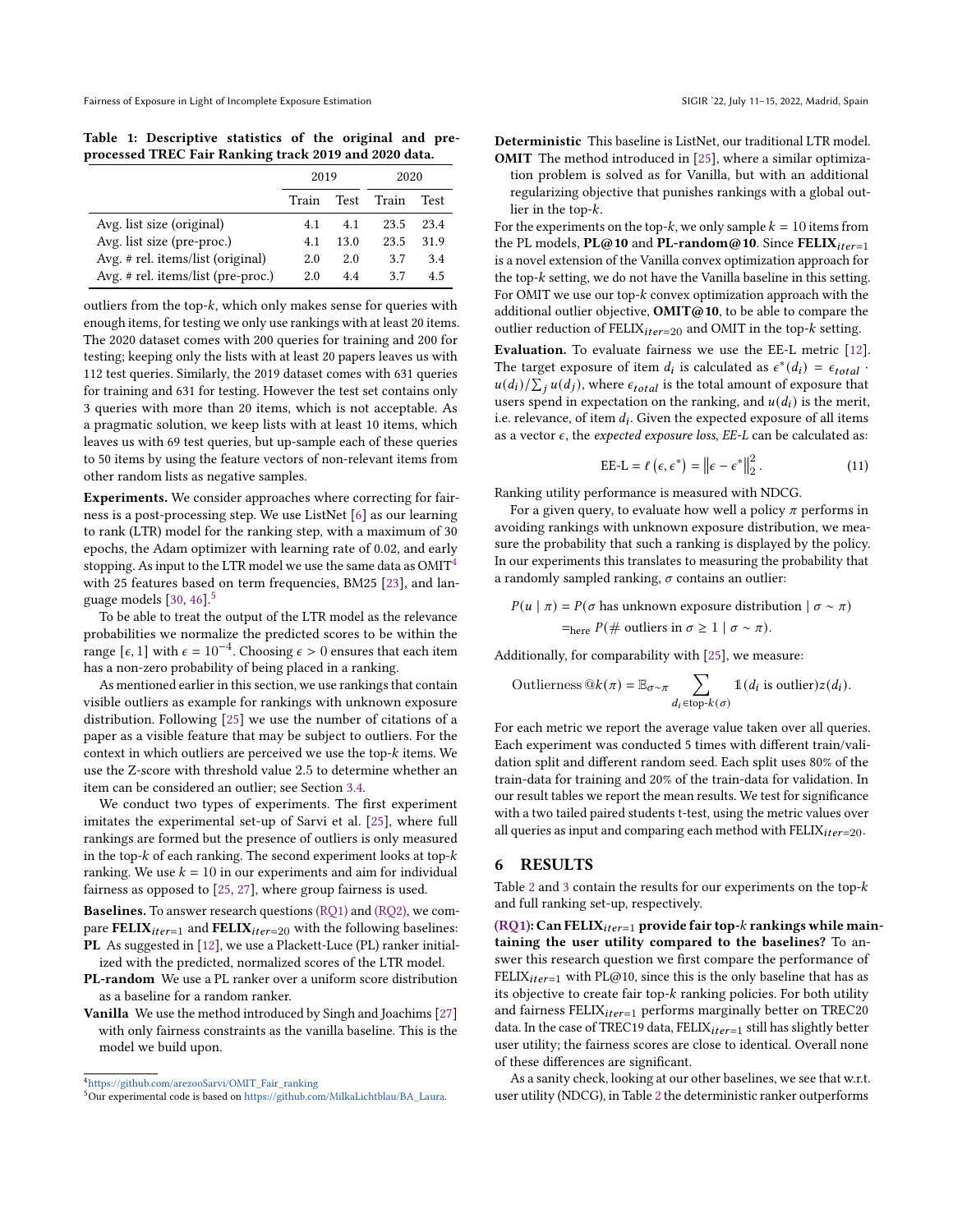<span id="page-7-0"></span>Table 2: Top- $k$  rankings. Significance is measured with a twotailed paired t-test; all comparisons are against  $FELIX<sub>iter=20</sub>$ .

|                                          |                                                         | Optimizing             | NDCG <sub>1</sub>            |                                                    | Fairness $\left[ P(u \mid \pi) \right]$ Outlierness |                                          |                                              |  |
|------------------------------------------|---------------------------------------------------------|------------------------|------------------------------|----------------------------------------------------|-----------------------------------------------------|------------------------------------------|----------------------------------------------|--|
|                                          | Method                                                  | Fairness               | @5                           | @10                                                | EE-L                                                | @10                                      | @10                                          |  |
| $\boldsymbol{\mathsf{a}}$<br><b>TREC</b> | $\textbf{FELIX}_{iter=20}$<br>$\text{FELIX}_{iter=1}$   | Yes<br>Yes             | 0.203<br>0.203               | 0.279<br>0.279                                     | 6.22<br>6.23                                        | 0.20<br>$0.39*$                          | 0.115<br>$0.151*$                            |  |
|                                          | PL@10<br>PL-random@10<br>Deterministic<br>OMIT@10       | Yes<br>No<br>No<br>Yes | 0.197<br>0.198               | 0.275<br>$0.177*0.249*$<br>$0.287*0.370*$<br>0.273 | 6.24<br>6.29<br>$7.22*$<br>6.34                     | $0.47*$<br>$0.47*$<br>$0.41*$<br>$0.33*$ | $0.174*$<br>$0.175*$<br>$0.154*$<br>$0.132*$ |  |
| ۰<br>÷<br><b>TREC</b>                    | $\textbf{FELIX}_{iter=20}$<br>$\text{FELIX}_{iter=1}$   | Yes<br>Yes             | 0.12<br>0.12                 | 0.16<br>0.16                                       | 5.9<br>5.9                                          | 0.12<br>$0.30*$                          | 0.08<br>$0.12*$                              |  |
|                                          | PL@10<br>$PL$ -random $@10$<br>Deterministic<br>OMIT@10 | Yes<br>No<br>No<br>Yes | 0.11<br>0.10<br>0.15<br>0.11 | 0.16<br>0.15<br>$0.21*$<br>0.15                    | 5.8<br>5.8<br>$7.5*$<br>6.0                         | $0.35*$<br>$0.41*$<br>$0.25*$<br>$0.23*$ | $0.14*$<br>$0.16*$<br>$0.12*$<br>0.10        |  |

<span id="page-7-1"></span>Table 3: Full length rankings, remove outliers from the top- . Significance is reported in the same way as in Table [2.](#page-7-0)

|                  |                          | Optimizing | NDCG <sub>1</sub> |                | Fairness $P(u   \pi)$ Outlierness |         |          |  |
|------------------|--------------------------|------------|-------------------|----------------|-----------------------------------|---------|----------|--|
|                  |                          |            |                   |                |                                   |         |          |  |
|                  | Method                   | Fairness   | @5                | @10            | EE-L                              | @10     | @10      |  |
| ន<br><b>TREC</b> | $\text{FELIX}_{iter=20}$ | Yes        | 0.221             | 0.302          | 24.5                              | 0.24    | 0.126    |  |
|                  | Vanilla                  | Yes        | 0.221             | 0.302          | 24.5                              | $0.40*$ | $0.163*$ |  |
|                  | PL                       | Yes        |                   | $0.192*0.269*$ | 24.7                              | $0.45*$ | $0.169*$ |  |
|                  | PL-random                | No         | $0.178*0.249*$    |                | 24.9                              | $0.47*$ | $0.175*$ |  |
|                  | Deterministic            | No         | 0.267 0.348       |                | 24.7                              | $0.40*$ | 0.152    |  |
|                  | OMIT                     | Yes        | 0.221             | 0.302          | 24.5                              | $0.34*$ | 0.139    |  |
| ఇ<br><b>TREC</b> | $\text{FELIX}_{iter=20}$ | Yes        | 0.15              | 0.22           | 46.4                              | 0.11    | 0.06     |  |
|                  | Vanilla                  | Yes        | 0.16              | 0.22           | 46.4                              | 0.14    | 0.07     |  |
|                  | PL                       | Yes        | 0.12              | 0.17           | 46.4                              | $0.32*$ | $0.13*$  |  |
|                  | PL-random                | No         | $0.10*$           | $0.15*$        | 46.5                              | $0.41*$ | $0.16*$  |  |
|                  | Deterministic            | No         | 0.17              | 0.23           | 46.6                              | 0.12    | 0.07     |  |
|                  | OMIT                     | Yes        | 0.13              | 0.18           | 46.5                              | 0.15    | 0.06     |  |

all probabilistic rankers, which is expected since it is purely optimized for utility. This is reflected in the fairness score, where the deterministic ranker scores significantly worse than  $FELIX<sub>iter=20</sub>$ . W.r.t. utility, the random ranker is outperformed by all other probabilistic ranking methods, showing that these methods present users with better results than a uniform ranking policy would.

To summarize, we find no significant differences in terms of utility or fairness between  $FELIX_{iter=1}$  on the one hand and the PL-ranker on the one hand. This makes our approach suitable for top- $k$  ranking under fairness constraints and hence allows us to extend FELIX for this setting. In the rest of this section, we will see other advantages of FELIX over the PL baseline.

[\(RQ2\):](#page-5-5) Can FELIX $_{iter=20}$  reduce the probability of showing rankings with unknown exposure distribution to the user, without having to compromise fairness or utility, compared to other methods? We are interested in the trade-offs between user utility, fairness and the probability of showing rankings with unknown exposure, which is indicated by  $P(u | \pi)$ , in Tables [2](#page-7-0) and [3.](#page-7-1) For the TREC20 data, in both settings  $FELIX<sub>iter=20</sub>$  successfully improves  $P(u | \pi)$  while maintaining the NDCG@10 and EE-L scores compared to all baselines. Our main baseline to compare with for this research question is OMIT, as it is the only model that optimizes for presenting fewer outliers in the top- $k$  positions.

Compared to OMIT, FELIX $_{iter=20}$  achieves significantly better results in terms of  $P(u | \pi)$  for both settings, while keeping the same (or better) scores for other metrics. For the top- $k$  experiment, we also see a significant improvement w.r.t.  $P(u | \pi)$ , compared to FELIX $_{iter=1}$ : iteratively re-sampling successfully reduces the number of rankings with unknown exposure distribution in the policy. For the TREC19 data we can still observe that  $FELIX<sub>iter=20</sub>$  offers the best trade-off between the three objectives in the top- $k$  setting. However, the improvements w.r.t. the outlier removal are less significant in the full length experiments. Since for this dataset we used an up-sampling strategy that adds varying negative samples, the variation within these experiments is much higher, which makes the results less reliable and causes the observed differences to be less significant. Still, since the results broadly agree with the results for the more reliable TREC20 dataset, we take this as confirmation for the conclusions drawn there.

We also report the Outlierness metric, as introduced in [\[25\]](#page-11-13), to show that the improvement of  $FELIX_{iter=20}$  is not just due to the evaluation metric introduced in this paper but that there is an actual improvement w.r.t. the outlier use case.

We conclude that in our experiments,  $FELIX_{iter=20}$  is able to effectively reduce the probability that a ranking with unknown exposure distribution is shown to the user, without a drop in utility or fairness, compared to other fair ranking methods and OMIT.

Discussion. If we compare our results to those in [\[25\]](#page-11-13), OMIT does not perform as well as expected w.r.t.  $P(u | \pi)$  and Outlierness. We see two reasons for this. First, OMIT considers outliers in the context of the whole list, while we consider outliers in the context of the top- $k$  that they are presented in; their approach is able to remove outliers defined in the global context from the rankings but does not consider the outliers in the local context they are presented in, which is what we are evaluating for.

Second, in this paper we consider individual fairness, while Sarvi et al. [\[25\]](#page-11-13) report results on group fairness. For individual fairness the number of constraints is much higher, therefore the space we are optimizing over is smaller, making it challenging for OMIT to find a good solution that is optimized for both utility and reducing outliers while satisfying all the fairness constraints. FELIX $_{iter=20}$  does not suffer from this, since, instead of adding an additional objective term to the optimization, it intervenes at the decomposition step, making it independent from the constraints used in the optimization.

This comparison shows that FELIX is very general in terms of use cases that it can be applied to. The condition that determines whether a ranking has a known exposure distribution can be focused on each individual ranking without having to rely on global assumptions. This allows us to really consider inter-item dependencies, while OMIT needs to work with the heuristic of global outliers instead. This also highlights the advantages of FELIX over the PL-ranker method. While for most experiments there was no significant difference in utility and fairness between those two methods, considering inter-item dependencies within the rankings is not possible for the PL approach to fair ranking.

# 7 SENSITIVITY ANALYSIS OF FELIX

Given the results obtained in the previous section, we now analyze the ability of FELIX to reduce the number of rankings with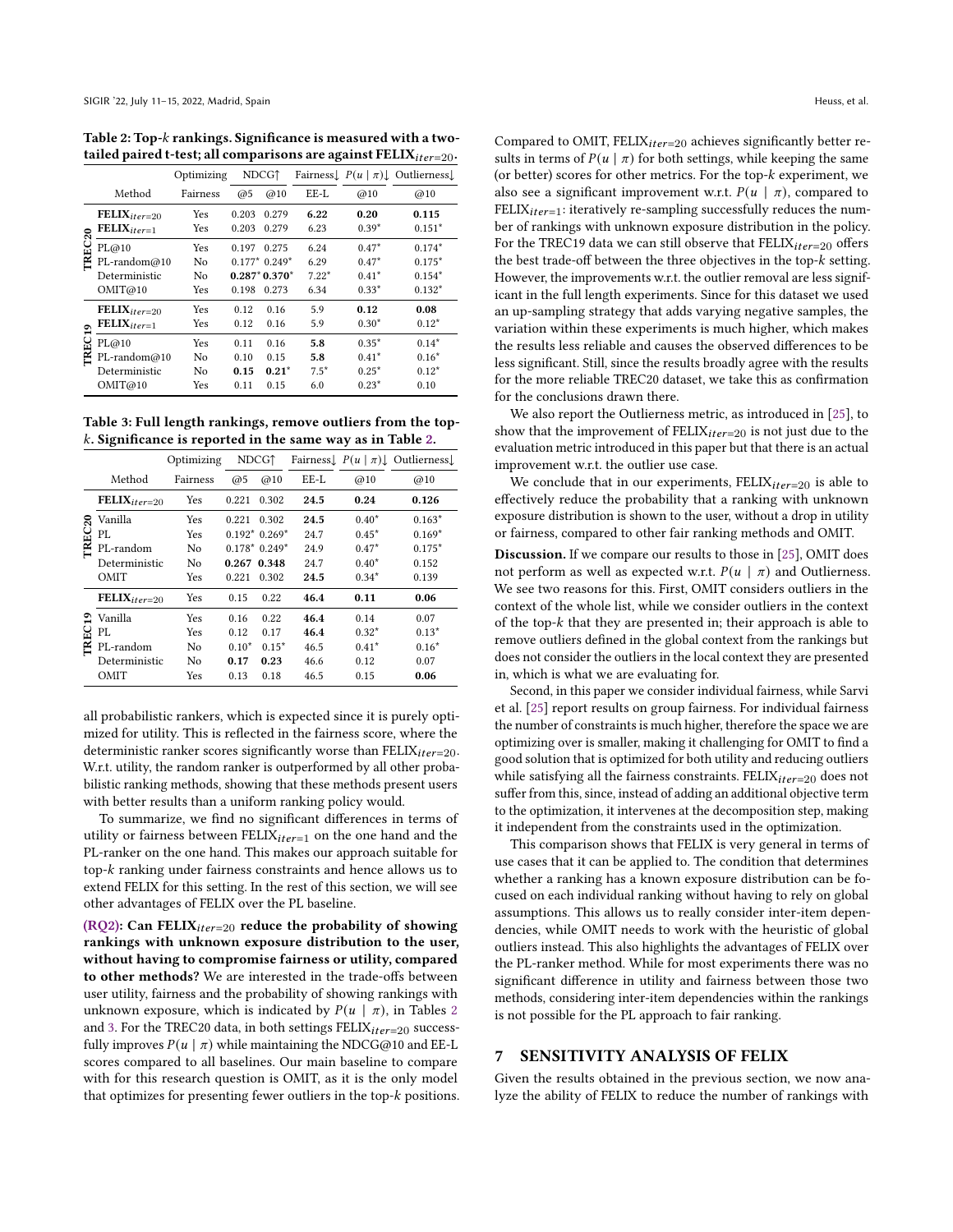Fairness of Exposure in Light of Incomplete Exposure Estimation SIGIR '22, July 11–15, 2022, Madrid, Spain

<span id="page-8-1"></span>

Figure 2: Sensitivity analysis. Relative reduction in  $P(u | \pi)$ in  $%$  on the y-axis for different numbers of available candidate items (left) and different numbers of iterations (right).

<span id="page-8-0"></span>unknown exposure distribution along two important dimensions: (D1) the number of available item candidates; and (D2) the number of re-sampling iterations, *iter* (see line [3](#page-5-1) in Algorithm [2\)](#page-5-1).

For the TREC datasets most queries have less than 40 items, hence, we use a simulated set-up. This gives us more control, allowing us to observe FELIX's behaviour for different distributions and numbers of candidate items. Each analysis is conducted with a series of  $m = 100$  simulated sets of *n* items (one can think of these item-sets as corresponding to  $m$  imaginary queries). Since we want to focus on the effectiveness of FELIX, rather than the quality of the predicted labels, we assume that for each item we know the correct probability that an item is relevant to users. For our analysis we sample these scores uniformly in the interval [0, 1]. The feature that is used for the outlier detection is sampled from a different probability distribution. We conduct experiments on the uniform, normal, log-normal, and power-law distribution to see how dependent the results are on the underlying data distribution. Each of the different distributions has a different base probability for a list of a given length to contain an outlier, and hence can be seen as different levels of difficulty for removing the rankings with unknown exposure distribution. With the definition of outliers used in this paper and a list length of 10, the probability that such a list contains an outlier is 0.6% for the uniform, 2.7% for the normal, 36.3% for the log normal and 60.5% for the power-law distribution.

[\(D1\)](#page-8-0) Candidate items. The left plot in Fig. [2](#page-8-1) shows the relative reduction of rankings with outliers with a varying number of candidate items. We use 20 re-sampling iterations. We see that for all distributions, FELIX performs increasingly better as the number of items increases. Having more items to shuffle between various rankings gives the method more flexibility in putting outlier items into different contexts, in which they do not appear as outliers.

[\(D2\)](#page-8-2) Re-sampling parameter. The right plot of Fig. [2](#page-8-1) shows how well FELIX is able to remove outliers from the rankings based on the number of re-sampling iterations, which is the only new hyperparameter introduced by our method. We use 100 candidate items per query. We find that with an increasing number of re-samples, FELIX can remove more outliers. Nevertheless, the gains seem to be diminishing, depending on the distribution after 5–20 iterations.

Broader implications. Ranking systems often work in two stages, where in the first stage a certain number of documents are retrieved and in the second stage they are re-ranked with help of a learning to rank method. Our analysis of the number of candidate items [\(D1\)](#page-8-0) can help deciding on how many items to retrieve in the first stage.

Moreover, the analysis of the re-sampling parameter [\(D2\)](#page-8-2) can help with deciding on a good performance/computation time trade-off when choosing the number of allowed re-sampling iterations.

# 8 CONCLUSION

Motivated by recent work on the impact of outliers on the exposure distribution within a ranking, we introduced the task of fair ranking under incomplete exposure estimation. We defined a new method, FELIX, that avoids showing rankings to the user which, due to inter-item dependencies, have unknown exposure distribution. We extended the convex optimization approach to fairness to the top- $k$ setting and gave an efficient implementation of the algorithm that makes it feasible, even for a large number of items. We showed empirically that FELIX is able to significantly reduce the probability of generating rankings with unknown exposure, without hurting user utility or fairness compared to previous fair ranking methods.

<span id="page-8-2"></span>FELIX is a first step towards fair ranking in cases where due to inter-item dependencies there is uncertainty about the exposure distribution of some rankings. By defining an efficient algorithm for the top- $k$  setting, we enable the usage of the convex optimization approach towards fairness for use cases with a large number of items, which previously had been infeasible. We discussed that this approach gives more flexibility than other methods and allows, for example, to consider the relationship between items.

One limitation of our work is that, since the policy achieved by the convex optimization is only fair in expectation, this approach is most useful for head queries with a large number of repetitions. Use cases where this might be applied include job search, where next to the individual fairness criterion a correction for historical biases should be considered, or item search for items that are frequently bought. Second, our results are based on the assumption that the unknown exposure comes from inter-item dependencies and that the same items that cause one ranking to have unknown exposure distribution, when placed in another context will result in a ranking with known exposure distribution. This assumption holds for rankings with visible outliers, however, to prove the generalizability of this approach, experiments with other use cases are needed. Lastly, to have enough flexibility within the Birkhoff-von Neumann decomposition algorithm, enough entries of this matrix need to be non-zero. Using group fairness with only two groups, results in a marginal rank probability matrix that is a linear combination of just two permutation matrices [\[27\]](#page-11-9). More groups introduce more stochasticity, therefore this method is particularly interesting when working with individual fairness or a larger number of groups.

A potential direction for future work is to investigate whether FELIX can be extended for different user models. In this work we assume that most rankings follow a position-based exposure distribution. For other user-models like the cascade model a different approach might be necessary. Also, more research needs to be done on inter-item dependencies between items in a ranking and their impact on the exposure for different use cases. Phenomena like outliers or click bait have been explored to some extent but other types of cognitive bias that impact how we perceive items in relation to others have been broadly unexplored in the context of ranking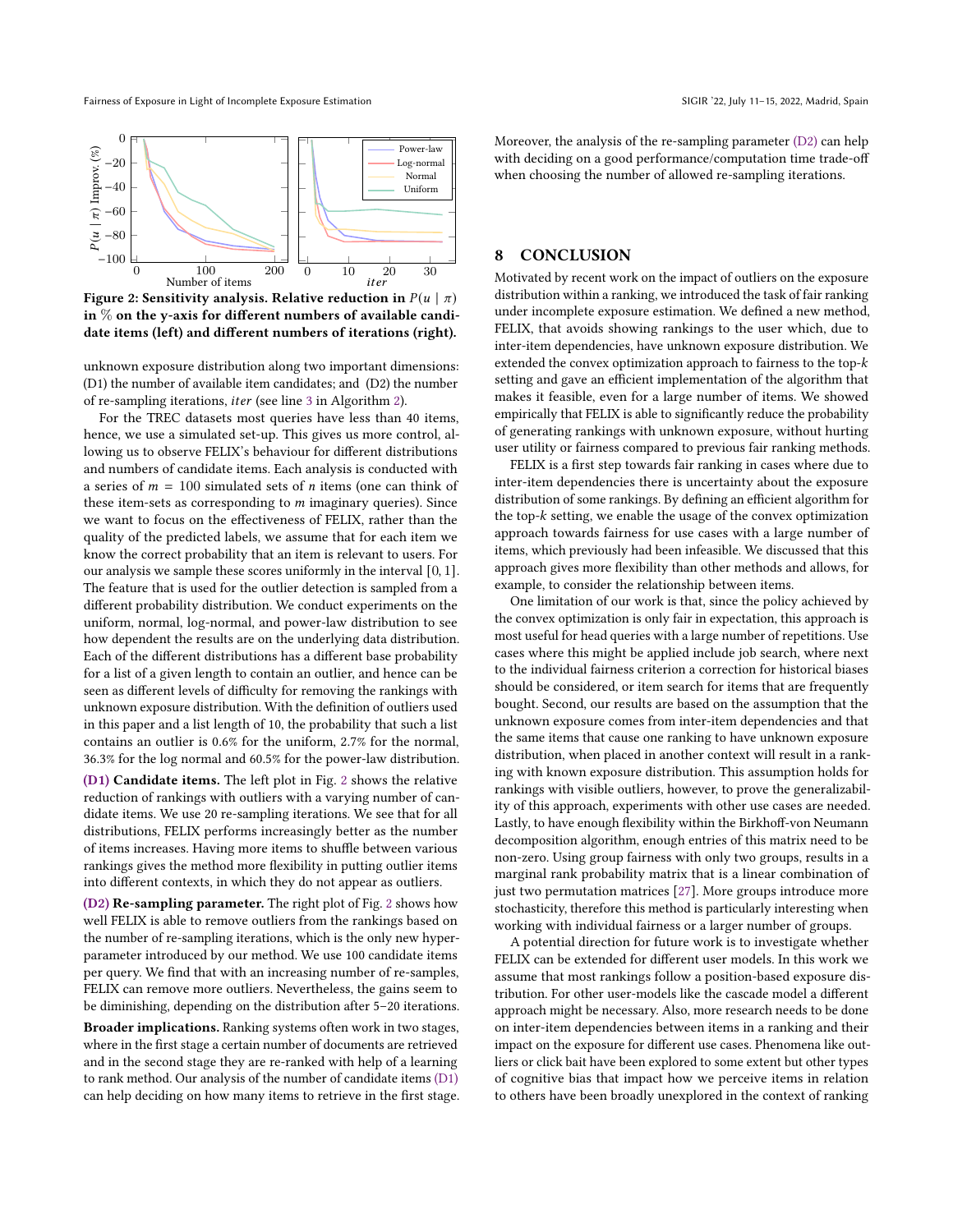systems. Lastly, extending user models to include inter-item dependencies such as outliers might allow for a more direct approach to fair ranking in cases where the exposure distribution is unknown.

### DATA AND CODE

To facilitate reproducibility of our work, all code and parameters are shared at [https://github.com/MariaHeuss/2022-SIGIR-FOE-](https://github.com/MariaHeuss/2022-SIGIR-FOE-Incomplete-Exposure)[Incomplete-Exposure.](https://github.com/MariaHeuss/2022-SIGIR-FOE-Incomplete-Exposure)

### ACKNOWLEDGEMENTS

We thank our reviewers for valuable feedback. This research was supported by the Hybrid Intelligence Center, a 10-year program funded by the Dutch Ministry of Education, Culture and Science through the Netherlands Organisation for Scientific Research, [https:](https://hybrid-intelligence-centre.nl) [//hybrid-intelligence-centre.nl,](https://hybrid-intelligence-centre.nl) and by Ahold Delhaize. All content represents the opinion of the authors, which is not necessarily shared or endorsed by their respective employers and/or sponsors.

### A PROOFS

# A.1 Extended proof for the generalized Birkhoff-von Neumann

We give a more detailed proof of Lemma [4.2](#page-4-1) and Theorem [4.1.](#page-4-2) Recall that we say that  $P' \in \mathbb{R}^{n' \times k'}$  is an *extension* of  $P \in \mathbb{R}^{n \times k}$  if  $n' \ge n, k' \ge k$ , and  $P_{i,j} = P'_{i,j}$  for all  $(i, j)$  with  $i \le n$  and  $j \le k$ . We denote this by  $P'|_{i \leq n, j \leq k} = P$ .

<span id="page-9-1"></span>LEMMA A.1. Let  $P = \{a_{i,j}\}_{i \leq n, j \leq k}$  be a matrix with the same properties as described in Theorem [4.1](#page-4-2) with  $k \leq n$ . Then there is a matrix  $P' = \{a'_{i,j}\}_{i \leq n, j \leq n}$  with  $\forall i, j : 0 \leq a'_{i,j} \leq 1$  such that  $P = P'|_{i \le n, j \le k}$ , and  $\forall i : \sum_{j=1}^{n} a'_{i,j} = 1$  and  $\forall j : \sum_{i=1}^{n} a'_{i,j} = 1$ .

Proof. Define  $P' = \{a'_{i,j}\}_{i \leq n, j \leq n}$  as

$$
a'_{i,j} = \begin{cases} a_{i,j} & \text{if } j \le k \\ \frac{1 - \sum_{j'=1}^{k} a_{i,j'}}{n - k} & \text{if } j > k. \end{cases}
$$
 (12)

Then  $P'|_{i \le n, j \le k} = P$  by definition. Since for all  $i, 0 \le \sum_{j=1}^{k} a_{i,j} \le 1$ we also have  $0 \leq \frac{1 - \sum_{j'=1}^{k} a_{i,j'}}{n-k}$  $\frac{f_j' = 1}{n-k}$   $\leq 1$ . Moreover, for all  $i \leq n$ :

$$
\sum_{j=1}^{n} a'_{i,j} = \sum_{j=1}^{k} a_{i,j} + \sum_{j=k+1}^{n} \frac{1 - \sum_{j'=1}^{n} a_{i,j'}}{n-k}
$$

$$
= \sum_{j=1}^{k} a_{i,j} + (n-k) \cdot \frac{1 - \sum_{j'=1}^{k} a_{i,j'}}{n-k}
$$

$$
= \sum_{j=1}^{k} a_{i,j} + (1 - \sum_{j'=1}^{k} a_{i,j'})
$$

$$
= 1,
$$

where we used in the second equality that we sum over  $(n - k)$ times the same value. We know that the columns of the matrix sum to 1 for all  $j \leq k$ , since this is the case for *P*. For  $j > k$  we have:

$$
\sum_{i=1}^{n} a'_{i,j} = \frac{1}{n-k} \left( \sum_{j=k}^{n} \sum_{i=1}^{n} a'_{i,j} \right)
$$

$$
= \frac{1}{n-k} (n - \sum_{j=1}^{k} \sum_{i=1}^{n} a'_{i,j})
$$

$$
= \frac{n-k}{n-k} = 1.
$$

Here in the first equality we used that all columns from the  $k$ -th column are the same. In the second equality we used that since all rows are summing to 1, the sum of all rows (and therefore also the sum of all columns) equals  $n$ . The last equality simply uses the fact that each of the first  $k$  columns sums to 1.  $\Box$ 

We use this Lemma to prove the generalized Birkhoff-von Neumann theorem. Let  $k \leq n$ .

THEOREM A.2. Any matrix  $P = \{a_{i,j}\}_{i \leq n, j \leq k}$  with  $\forall i, j : 0 \leq j$  $a_{i,j} \leq 1$ ,  $\forall j : \sum_{i=1}^{n} a_{i,j} = 1$  and  $\forall i : \sum_{j=1}^{k} a_{i,j} \leq 1$  can be written as the convex sum  $P = \sum_{l=1}^{m} \alpha_l \cdot P_l$  of permutation matrices  $P_l$  with coefficients  $\alpha_l \in [0, 1]$  such that  $\sum_{l=1}^{m} \alpha_l = 1$ .

PROOF. In Lemma  $A.1$  we show that  $P$  can be extended to a doubly stochastic matrix  $P'$ , i.e.  $P = P'|_{i \leq n, j \leq k}$ . For this matrix |  $P'$ , the theorem by Birkhoff and von Neumann states that we can find a decomposition into the convex sum of permutation matrices,  $P' = \sum_{l=1}^{m} \alpha_l P'_l$ , with  $\alpha_l \in [0, 1]$ ,  $\sum_{l=1}^{m} \alpha_l = 1$  and  $P'_l$  permutation matrices. This induces a decomposition of the original matrix  $P$ :

$$
P=\sum_{l=1}^m \alpha_l P_l'|_{i\leq n,j\leq k}. \quad \ \Box
$$

# <span id="page-9-0"></span>A.2 Complexity of the generalized Birkhoff-von Neumann algorithm

In this section we prove the following claim from Section [4.2:](#page-4-5)

THEOREM A.3. Using the modified top-k algorithm for the generalized Birkhoff-von Neumann theorem, Algorithm [1,](#page-4-3) a decomposition as described in Theorem [4.1](#page-4-2) can be obtained with time complexity  $O(k^3n^2)$ .

PROOF. The time complexity of Algorithm [1](#page-4-3) depends on the complexity of the adjusted Hopcroft-Karp algorithm (line [5\)](#page-4-3) and the number of times it needs to be executed (line [4–9\)](#page-4-3), which is equal to the number of permutation matrices in the decomposition. Hopcroft and Karp [\[18\]](#page-11-39) show that the time complexity of the Hopcroft-Karp algorithm is  $O((m + l)\sqrt{l})$ , where l is the number of vertices and  $m$  is the number of edges in the biparate graph. For the baseline approach we have  $l = 2n$  and  $m = n^2$ , therefore the complexity of the Hopcroft-Karp algorithm in this setting would be  $O(n^2\sqrt(n))$ . Using our approach instead, we have  $l = n + (k + 1)$  and  $m =$  $n \cdot (k+1)$  which reduces the complexity to  $O(kn\sqrt(n))$ . Furthermore since the maximum length of each augmenting path is bounded since the maximum length of each augmenting path is bounded<br>by 2  $\cdot$  k, we can substitute the  $\sqrt{n}$  term with k (see Corollary 2 and Theorem 3 of [\[18\]](#page-11-39)). This gives us a time complexity of  $O(k^2n)$ for the full matching algorithm. For the number of matrices in the decomposition, Johnson et al. [\[21\]](#page-11-40) define an upper bound of  $n^2$  –  $2n+2$  permutation matrices, which means that the total complexity of the Birkhoff-von Neumann algorithm equals  $O(n^4\sqrt{n})$ . Since for our algorithm, a loose upper bound for the number of permutation matrices is  $k \cdot n$ , the algorithm proposed in this paper has a time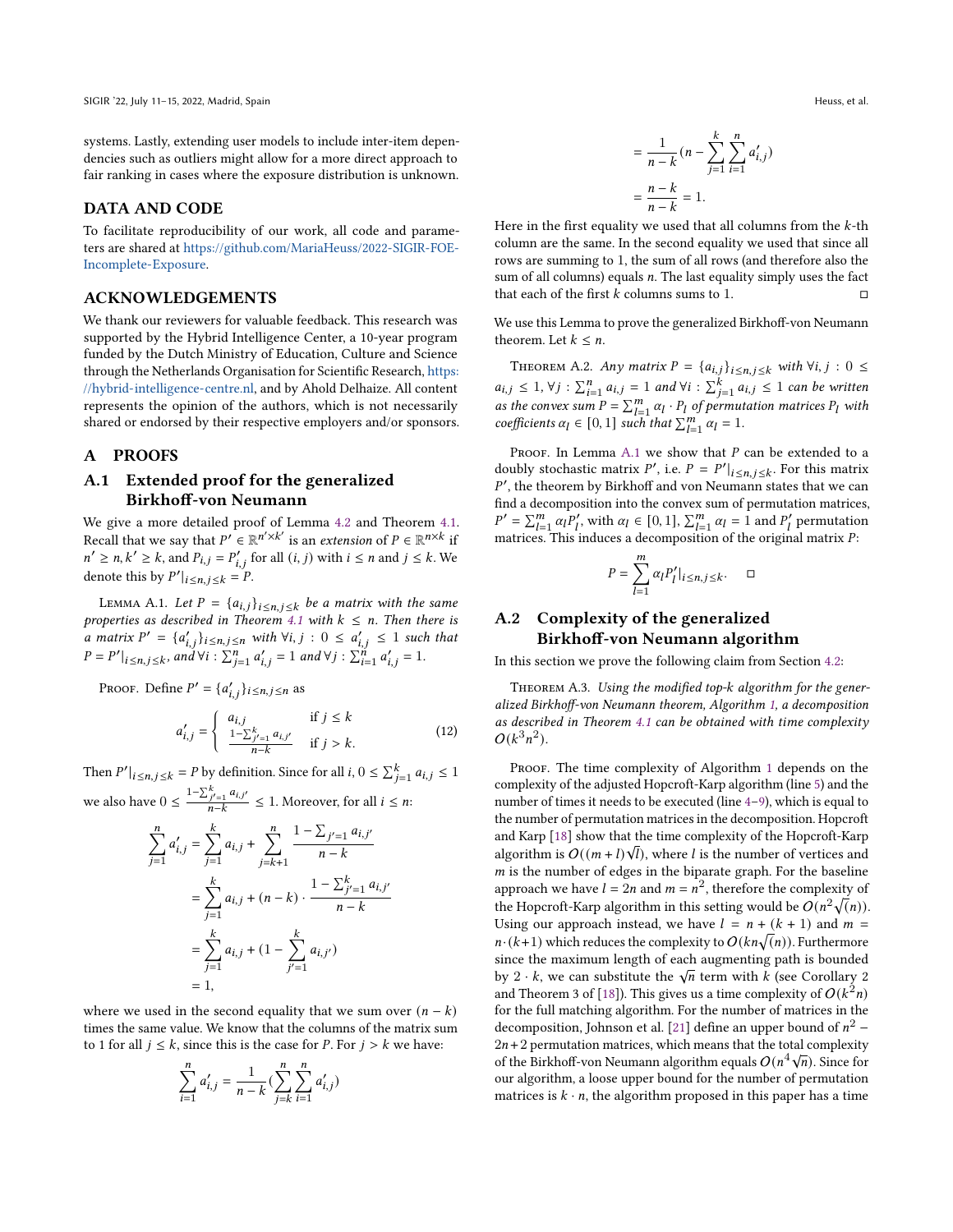Fairness of Exposure in Light of Incomplete Exposure Estimation SIGIR '22, July 11-15, 2022, Madrid, Spain

complexity of only  $O(n^2k^3)$ , which makes it much more feasible than the more naive algorithm proposed in Section [4.1](#page-3-3) for large values of  $n$ .